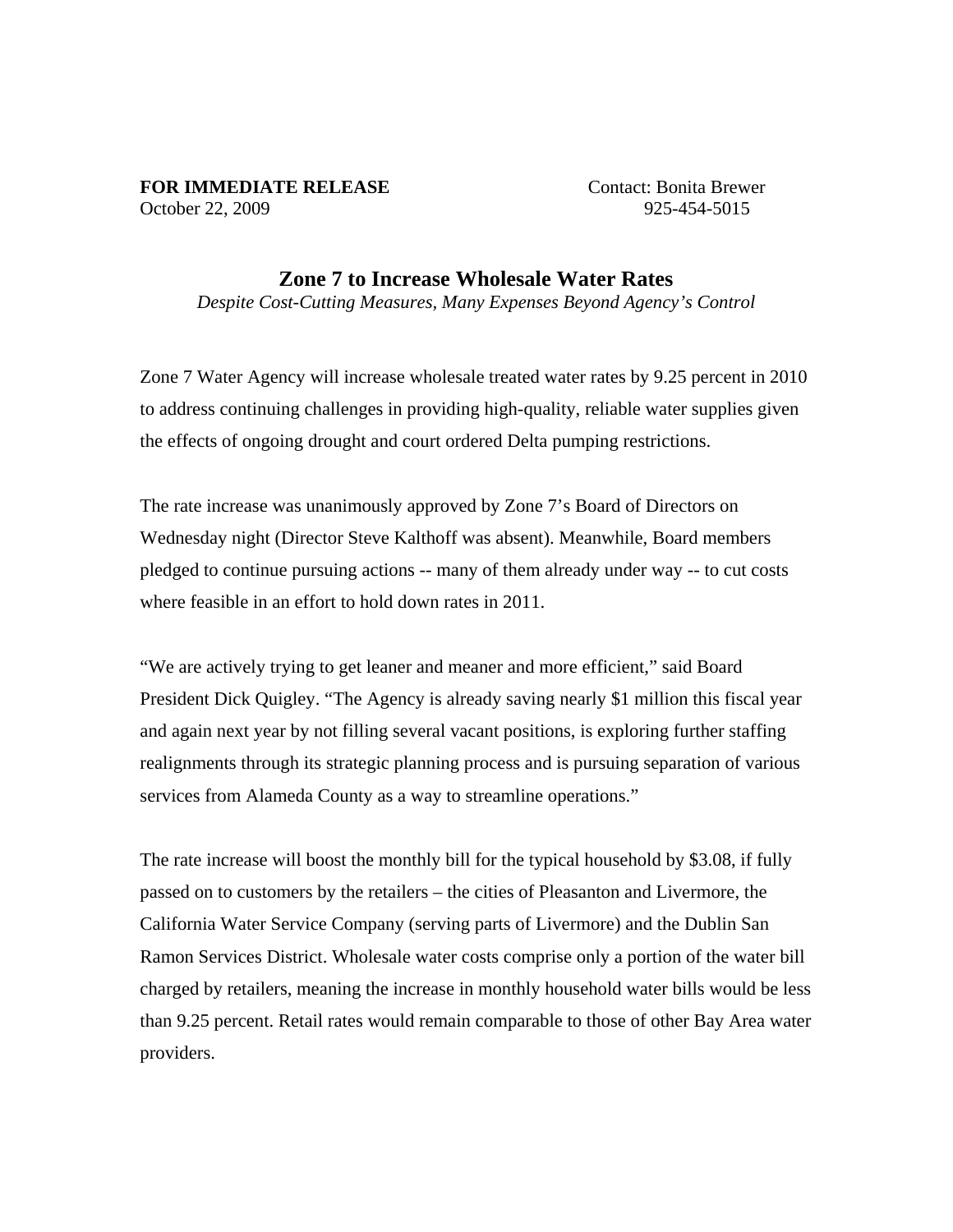The biggest components of the rate increase include: 1) skyrocketing costs of watertreatment chemicals, 2) costs to operate a new demineralization plant that is helping to soften local groundwater supplies and facilitate regional use of recycled water, and 3) increased utility costs for operating wells and treatment plants.

The Agency also faces continuing costs of addressing reduced water deliveries from the State Water Project due to court-imposed pumping restrictions from the ecologically fragile Delta, through which 80 percent of the Agency's water supply is conveyed. Among other things, Zone 7 is contributing to a statewide effort to evaluate alternatives for a long-term fix to the Delta. The Bay Delta Conservation Plan aims to improve longterm reliability of these imported supplies and to improve the quality of those supplies.

The water-supply crisis brought on by both drought and Delta pumping restrictions has required Zone 7 to use more local groundwater that requires more electricity for pumping. Additionally, the imported water quality has progressively declined, requiring more chemicals at higher doses to maintain treated water quality. This has come at a time when chemical costs are skyrocketing, in some cases more than doubling over the past two years, due to increased regulation and other factors.

Other financial pressures include reduced revenue from water sales due both to the slowed economy and to calls for water conservation, and addressing the needs of Zone 7's aging infrastructure.

Board members said they were strongly encouraged by cost-cutting measures already being undertaken by Agency management. Last year, when the Board held down the level of the 2009 water rate increase, a 16 percent increase was projected for 2010. The need for that has since been brought down by:

• Allowing eight positions within the Agency to remain vacant, saving nearly \$1 million this fiscal year and again in fiscal year 2010-11.